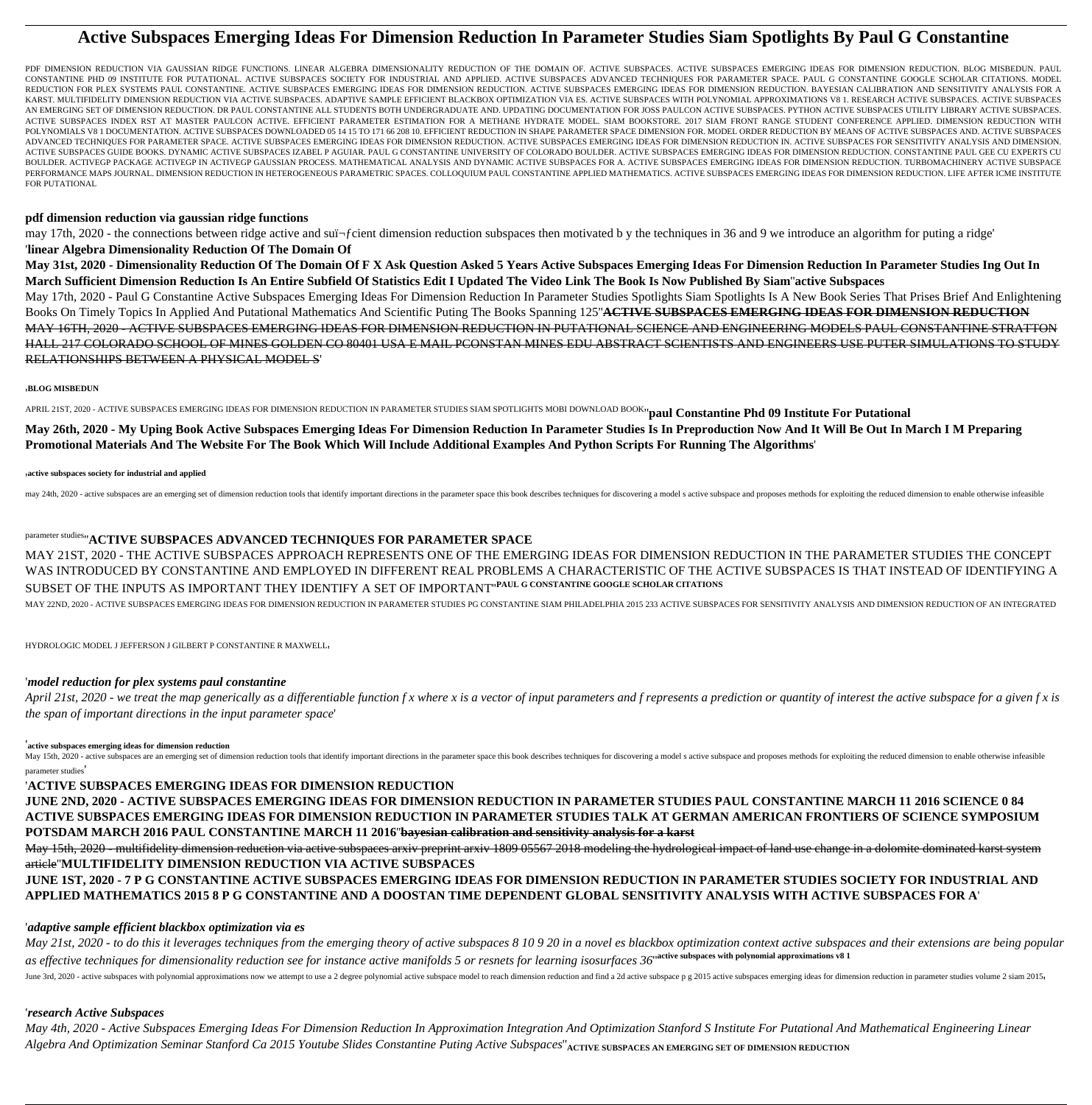JUNE 1ST, 2020 - ACTIVE SUBSPACES ARE AN EMERGING SET OF DIMENSION REDUCTION TOOLS THAT IDENTIFY IMPORTANT DIRECTIONS IN THE PARAMETER SPACE REDUCING THE DIMENSION CAN ENABLE OTHERWISE INFEASIBLE PARAMETER STUDIES '*DR PAUL CONSTANTINE ALL STUDENTS BOTH UNDERGRADUATE AND*

'

*MARCH 26TH, 2020 - DR PAUL CONSTANTINE COLORADO SCHOOL OF MINES ACTIVE SUBSPACES EMERGING IDEAS FOR DIMENSION REDUCTION IN PUTATIONAL SCIENCE AND ENGINEERING MODELS SCIENTISTS AND ENGINEERS USE PUTER SIMULATIONS TO STUDY RELATIONSHIPS BETWEEN A PHYSICAL MODEL S INPUT PARAMETERS AND ITS OUTPUT*

## *PREDICTIONS HOWEVER THOROUGH*''**updating documentation for joss paulcon active subspaces**

january 12th, 2020 - you should now be able to import the active subspaces library in python scripts and interpreters with the mand import active subspaces examples the tutorials directory contains several jupyter notebooks with examples of the code usage'

## '**python active subspaces utility library active subspaces**

**June 1st, 2020 - python active subspaces utility library active subspaces are part of an emerging set of tools for discovering low dimensional structure in a given function of several variables interesting applications arise in deterministic puter simulations of plex physical systems where the function is the map from the physical model s input parameters to its output quantity of interest**'

## '**active Subspaces Index Rst At Master Paulcon Active**

**may 23rd, 2020 - paul g constantine active subspaces emerging ideas for dimension reduction in parameter studies spotlights siam spotlights is a new book series that prises brief and enlightening books on timely topics in applied and putational mathematics and scientiﬕc puting the books spanning 125'** 

February 16th, 2020 - Python Active Subspaces Utility Library Active Subspaces Are Part Of An Emerging Set Of Tools For Discovering Low Dimensional Structure In A Given Function Of Several Variables Interesting Applications Arise In Deterministic Puter Simulations Of Plex Physical Systems Where The Function Is The Map From The Physical Model S Input Parameters To Its Output Quantity Of Interest'

## '**EFFICIENT PARAMETER ESTIMATION FOR A METHANE HYDRATE MODEL**

**MARCH 13TH, 2020 - ACTIVE SUBSPACES IS ONE OF THE MOST GENERALLY APPLICABLE METHODS OF PERFORMING THIS DIMENSION REDUCTION IN THIS PAPER BAYESIAN INFERENCE OF THE PARAMETERS OF A STATE OF THE ART MATHEMATICAL MODEL FOR METHANE HYDRATES BASED ON EXPERIMENTAL DATA FROM A TRIAXIAL PRESSION TEST WITH GAS HYDRATE BEARING SAND IS PERFORMED IN AN EFFICIENT WAY BY**''*siam bookstore*

March 23rd, 2018 - 6 parameter space reduction by means of active subspaces as a property 4 is an emerging technique for dimen sion reduction in the parameter studies as has been exploited in several parametrized engineering models 11 5 7 26 considering a multivariate scalar function fdepending on the parameters as seeks a set of'

*June 1st, 2020 - there are less than or equal to viewproduct stockavailable books remaining in stock quantity add to cart all discounts are applied on final checkout screen*'

'**2017 siam front range student conference applied**

May 19th, 2020 - download link megafile3 top file active subspaces emerging ideas for dimension reduction in parameter studies''**active subspaces for sensitivity analysis and dimension** April 29th, 2020 - active subspaces identify important input parameters and how they relate to output proof of concept domains show potential for dimension reduction of land surface important land surface parameters depend

**august 11th, 2019 - active subspaces emerging ideas for dimension reduction in putational science and engineering models abstract scientists and engineers use puter simulations to study relationships between a physical model s input parameters and its output predictions**'

'**dimension reduction with polynomials v8 1 documentation**

**may 13th, 2020 - one option is active subspace which uses ideas in and to pute a dimension reducing subspace with a global polynomial approximant gradients evaluations of the polynomial approximation are used to pute the averaged outer product of the gradient covariance matrix**''**active subspaces downloaded 05 14 15 to 171 66 208 10**

April 6th, 2020 - this research explores the concepts of parameter space dimension reduction for dynamical systems using active subspaces analysis dynamic mode deposition dmd sparse identification for nonlinear dynamic systems sindy and other methods are implemented to discover and reconstruct active subspaces for time dependent systems' '**paul g constantine university of colorado boulder**

may 31st, 2020 - paul g constantine assistant professor of puter science engineering center office tower ecot 624 430 ucb university of colorado boulder co 80309 303 735 7618 paul constantine colorado edu research interest

## '*efficient reduction in shape parameter space dimension for*

May 12th, 2020 - pre o livro active subspaces emerging ideas for dimension reduction in parameter studies na br confira as ofertas para livros em inglÂ<sup>a</sup>s e importados active subspaces emerging **ideas for dimension reduction in parameter studies livros na brasil 9781611973853**'

*June 1st, 2020 - active subspaces emerging ideas for dimension reduction in parameter studies volume 2 siam 2015 5 p g constantine e dow and q wang active subspace methods in theory and practice applications to kriging surfaces siam journal on scientific puting 36 4 a1500 a1524 2014*'

## '**model order reduction by means of active subspaces and**

## '*active Subspaces Advanced Techniques For Parameter Space*

*May 25th, 2020 - The Active Subspaces Approach Represents One Of The Emerging Ideas For Dimension Reduction In The Parameter Studies The Concept Was Introduced By Constantine And Employed In Different Real Problems*''**active subspaces emerging ideas for dimension reduction**

**may 18th, 2020 - active subspaces emerging ideas for dimension reduction in parameter studies paul constantine december 04 2015 science 0 110 active subspaces emerging ideas for dimension reduction in parameter studies applied math colloquium at cu boulder december 4 2015 and princeton program in applied and putational math colloquium december 14**'

## '**active subspaces emerging ideas for dimension reduction in**

related by a quadratic polynomial'

### '**active Subspaces Guide Books**

**April 27th, 2020 - Active Subspaces Are An Emerging Set Of Dimension Reduction Tools That Identify Important Directions In The Parameter Space This Book Describes Techniques For Discovering A Model S Active Subspace And Proposes Methods For Exploiting The Reduced Dimension To Enable Otherwise Infeasible Parameter Studies**''**dynamic active subspaces izabel p aguiar**

order models uncertainty quantification putational science numerical analysis''**active subspaces emerging ideas for dimension reduction**